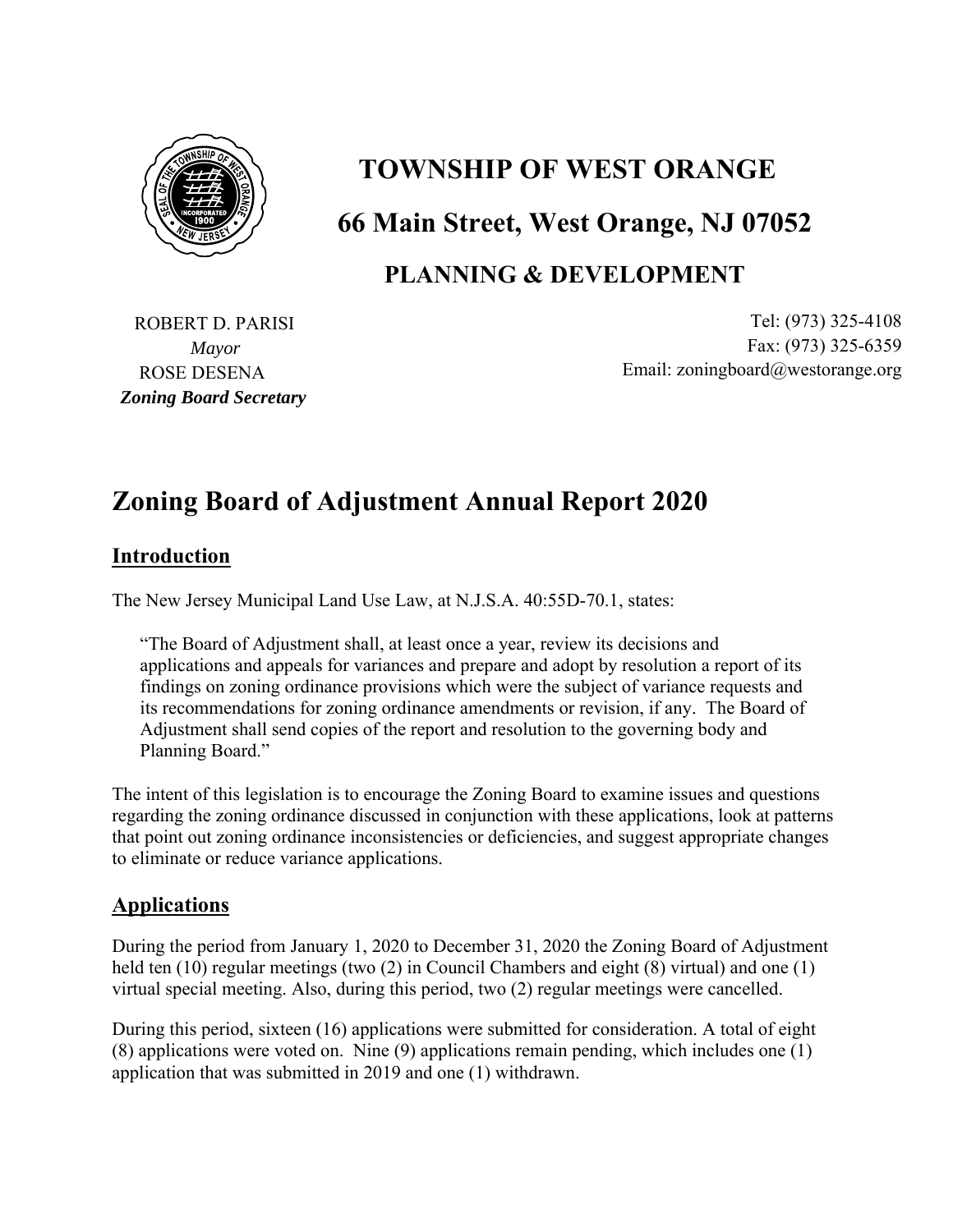Also, one (1) application from 2019 is on hold.

#### **Zoning Ordinance Provisions Which Were the Subject of Variance Requests Are as Follows:**

25-7.1

Use Maximum Building Height Maximum Number of Stories Minimum Rear Yard Minimum Front Yard Minimum Side Yard Maximum Lot Coverage Maximum Building Coverage

25-8.1 Minimum Off-Street Parking Minimum Parking setback from lot line

25-8.2a Projection of Uncovered Terrace in Rear Yard

25-8.4b Solid Fence Location

25-8.12 Maximum Principal Use on One Lot

25-12.1.1 Parking location

25-12.1.a Five Foot Sidewalk between Building and Parking Area

 $25 - 12.2b.1$ Minimum off-street parking spaces

25-12.4.b.2 Maximum Portion of Front, Side, Rear Yard Used as Parking

 $25 - 12.3$ .(a).1 Minimum Number of Loading Space

 $25-15.3. (c).2.(b)$ Maximum Number of Signs on the Façade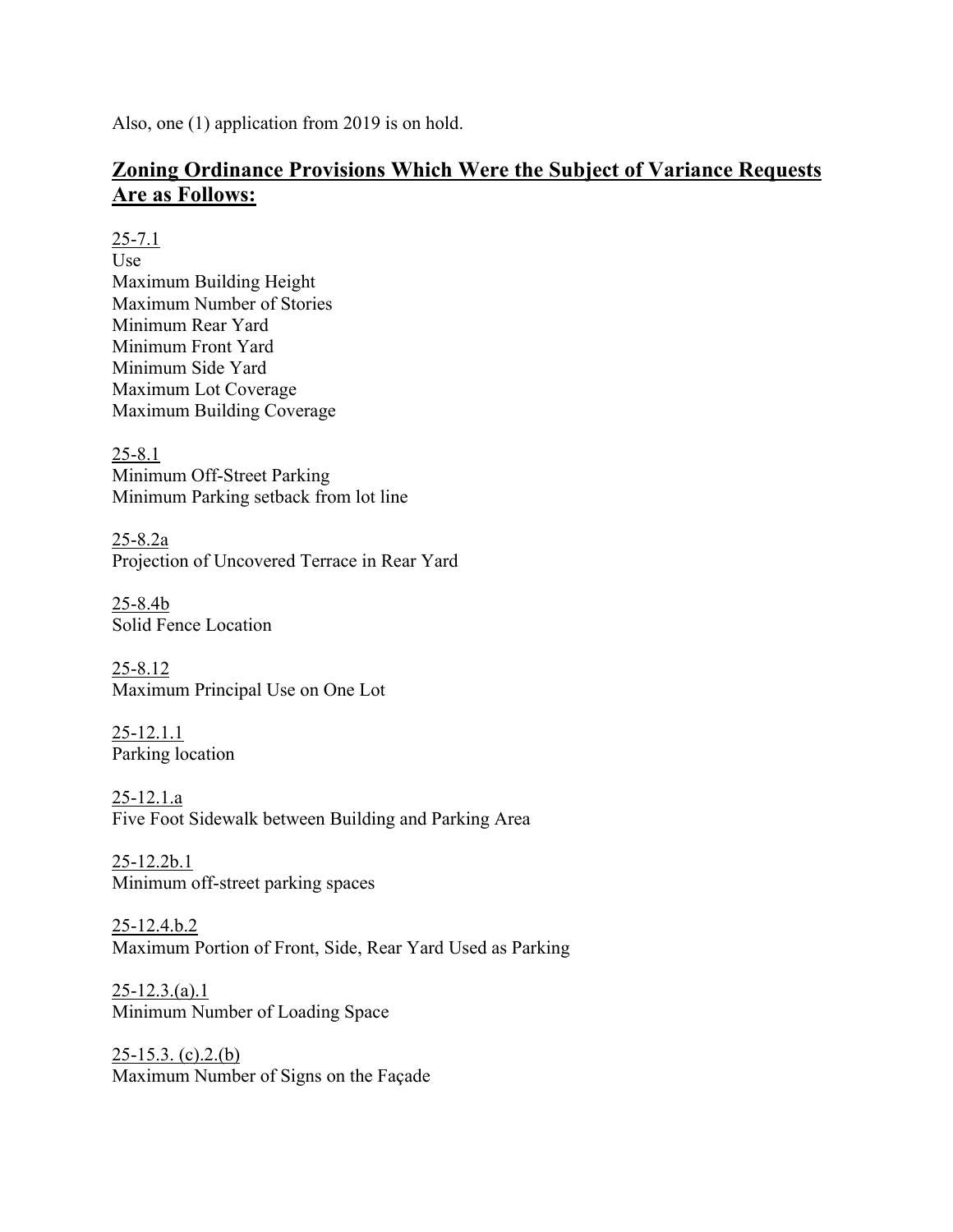$25-15.3$  (c)(2)(d) Maximum Number of Freestanding Signs

25-15.4.a Maximum number of signs permitted

25-24.2.b.1. (b) No Parking in Required Front, Rear, Side Yard (Conditional Use)

 $25 - 24.2 \cdot b \cdot 1.$  (j)(1) Minimum Building Setback from Property Line

 $25 - 24.2 \cdot b.2.$  (i)(2) Minimum Setback from Lot Line of another Fast Food Restaurant

 $25 - 24.2 \cdot b \cdot 2.$  (i)(3) Minimum Distance from Building to a Residential District Boundary

 $25 - 24.2 \cdot b.2.$  (i)(4) Minimum Street Frontage

 $25 - 24.2 \cdot b \cdot 2.$  (i)(6) Minimum Distance between Driveways

 $25 - 24.2 \cdot b.2.$  (i)(8) Five Foot Landscape Median between Drive-thru and Circulation Lanes

 $25 - 24.2 \cdot b \cdot 2.$  (i)(10) Minimum Number of Parking Spaces

25-28.8.b Development on Steep Slopes

#### **Specific Applications:**

#### **Major Site Plan Approval with "D" and "C" Bulk Variances**

 *Harvey Management Corp., seeking "d" use and "c" variances for modifications to an existing fast food restaurant.* 

#### **Approved "C" Bulk Variances**

*Luxenberg, Barbara, seeking "c" variance for front yard setback for the expansion of an existing dining room.* 

 *Odegov, Yevgeniiy, seeking "c" variances to expand an existing driveway.*